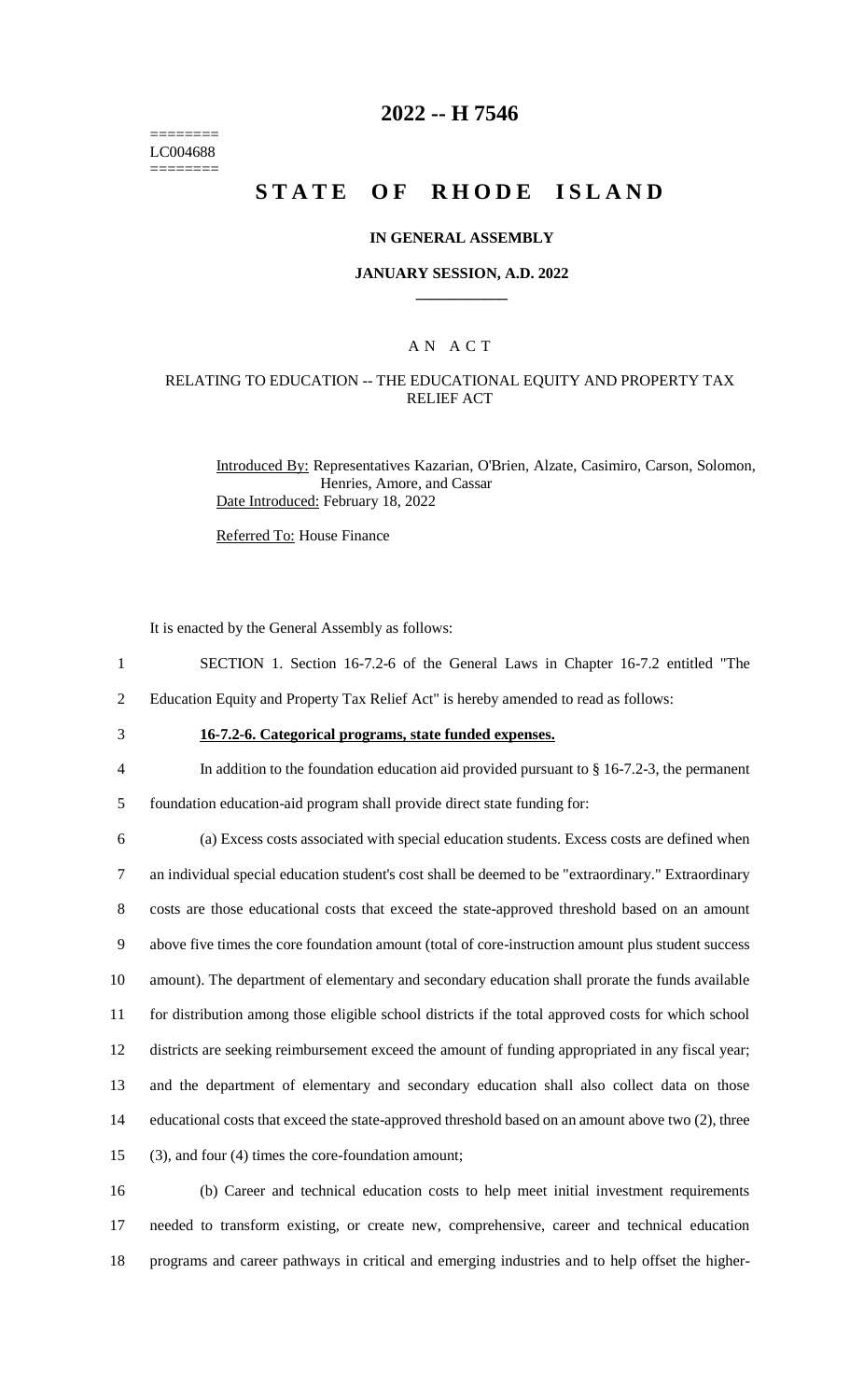than-average costs associated with facilities, equipment maintenance and repair, and supplies necessary for maintaining the quality of highly specialized programs that are a priority for the state. The department shall develop criteria for the purpose of allocating any and all career and technical education funds as may be determined by the general assembly on an annual basis. The department of elementary and secondary education shall prorate the funds available for distribution among those eligible school districts if the total approved costs for which school districts are seeking reimbursement exceed the amount of funding available in any fiscal year;

 (c) Programs to increase access to voluntary, free, high-quality pre-kindergarten programs. The department shall recommend criteria for the purpose of allocating any and all early childhood program funds as may be determined by the general assembly;

 (d) Central Falls, Davies, and the Met Center Stabilization Fund is established to ensure that appropriate funding is available to support their students. Additional support for Central Falls is needed due to concerns regarding the city's capacity to meet the local share of education costs. This fund requires that education aid calculated pursuant to § 16-7.2-3 and funding for costs outside the permanent foundation education-aid formula, including, but not limited to, transportation, facility maintenance, and retiree health benefits shall be shared between the state and the city of Central Falls. The fund shall be annually reviewed to determine the amount of the state and city appropriation. The state's share of this fund may be supported through a reallocation of current state appropriations to the Central Falls school district. At the end of the transition period defined in § 16-7.2-7, the municipality will continue its contribution pursuant to § 16-7-24. Additional support for the Davies and the Met Center is needed due to the costs associated with running a stand-alone high school offering both academic and career and technical coursework. The department shall recommend criteria for the purpose of allocating any and all stabilization funds as may be determined by the general assembly;

 (e) Excess costs associated with transporting students to out-of-district non- public schools. This fund will provide state funding for the costs associated with transporting students to out-of- district non-public schools, pursuant to chapter 21.1 of this title. The state will assume the costs of non-public out- of-district transportation for those districts participating in the statewide system. The department of elementary and secondary education shall prorate the funds available for distribution among those eligible school districts if the total approved costs for which school districts are seeking reimbursement exceed the amount of funding available in any fiscal year;

 (f) Excess costs associated with transporting students within regional school districts. This fund will provide direct state funding for the excess costs associated with transporting students within regional school districts, established pursuant to chapter 3 of this title. This fund requires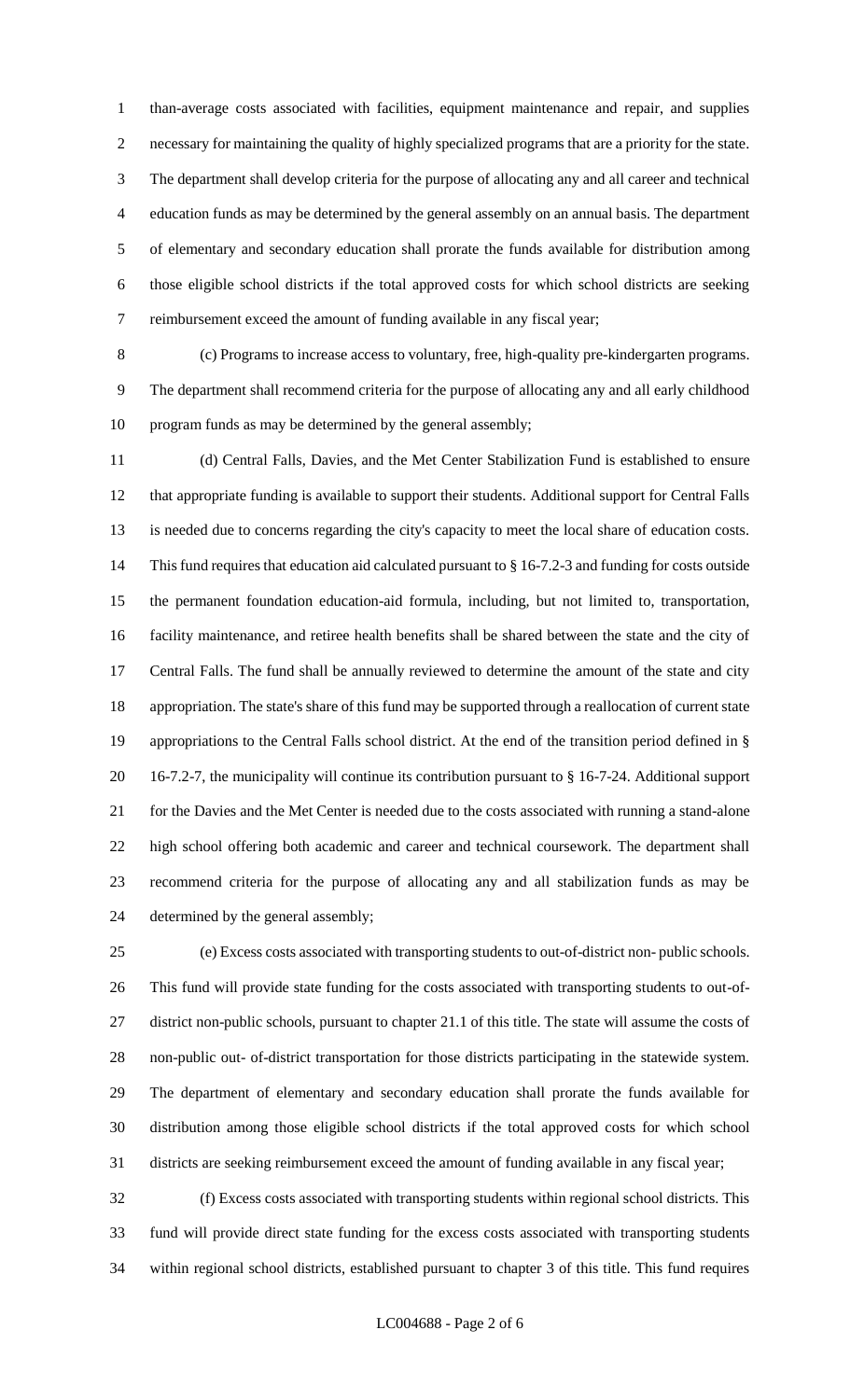that the state and regional school district share equally the student transportation costs net any federal sources of revenue for these expenditures. The department of elementary and secondary education shall prorate the funds available for distribution among those eligible school districts if the total approved costs for which school districts are seeking reimbursement exceed the amount of funding available in any fiscal year;

 (g) Public school districts that are regionalized shall be eligible for a regionalization bonus as set forth below:

 (1) As used herein, the term "regionalized" shall be deemed to refer to a regional school district established under the provisions of chapter 3 of this title, including the Chariho Regional School district;

 (2) For those districts that are regionalized as of July 1, 2010, the regionalization bonus shall commence in FY 2012. For those districts that regionalize after July 1, 2010, the regionalization bonus shall commence in the first fiscal year following the establishment of a regionalized school district as set forth in chapter 3 of this title, including the Chariho Regional School District;

 (3) The regionalization bonus in the first fiscal year shall be two percent (2.0%) of the state's share of the foundation education aid for the regionalized district as calculated pursuant to §§ 16-7.2-3 and 16-7.2-4 in that fiscal year;

 (4) The regionalization bonus in the second fiscal year shall be one percent (1.0%) of the state's share of the foundation education aid for the regionalized district as calculated pursuant to §§ 16-7.2-3 and 16-7.2-4 in that fiscal year;

(5) The regionalization bonus shall cease in the third fiscal year;

 (6) The regionalization bonus for the Chariho regional school district shall be applied to the state share of the permanent foundation education aid for the member towns; and

 (7) The department of elementary and secondary education shall prorate the funds available for distribution among those eligible regionalized school districts if the total, approved costs for which regionalized school districts are seeking a regionalization bonus exceed the amount of funding appropriated in any fiscal year;

 (h) Additional state support for English learners (EL). The amount to support EL students shall be determined by multiplying an EL factor of ten percent (10%) by the core-instruction per- pupil amount defined in § 16-7.2-3(a)(1) and applying that amount of additional state support to EL students identified using widely adopted, independent standards and assessments identified by the commissioner. All categorical funds distributed pursuant to this subsection must be used to provide high-quality, research- based services to EL students and managed in accordance with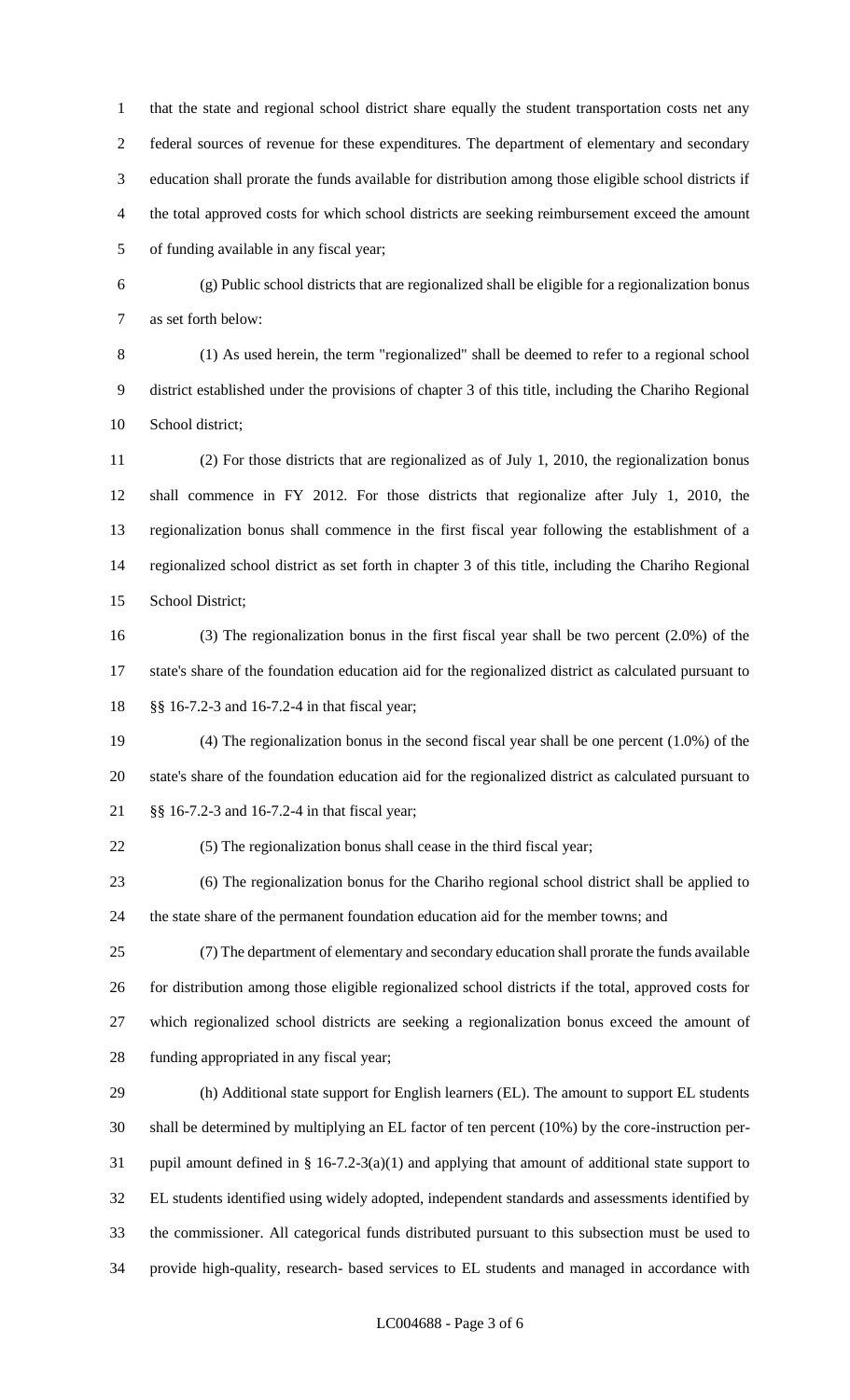requirements set forth by the commissioner of elementary and secondary education. The department of elementary and secondary education shall collect performance reports from districts and approve the use of funds prior to expenditure. The department of elementary and secondary education shall ensure the funds are aligned to activities that are innovative and expansive and not utilized for activities the district is currently funding. The department of elementary and secondary education shall prorate the funds available for distribution among eligible recipients if the total calculated costs exceed the amount of funding available in any fiscal year;

 (i) State support for school resource officers. For purposes of this subsection, a school resource officer (SRO) shall be defined as a career law enforcement officer with sworn authority who is deployed by an employing police department or agency in a community-oriented policing assignment to work in collaboration with one or more schools. School resource officers should have completed at least forty (40) hours of specialized training in school policing, administered by an accredited agency, before being assigned. Beginning in FY 2019, for a period of three (3) years, school districts or municipalities that choose to employ school resource officers shall receive direct state support for costs associated with employing such officers at public middle and high schools. Districts or municipalities shall be reimbursed an amount equal to one-half (½) of the cost of salaries and benefits for the qualifying positions. Funding will be provided for school resource officer positions established on or after July 1, 2018, provided that:

(1) Each school resource officer shall be assigned to one school:

 (i) Schools with enrollments below one thousand twelve hundred (1,200) students shall require one school resource officer;

22 (ii) Schools with enrollments of one thousand twelve hundred (1,200) or more students shall require two school resource officers;

 (2) School resource officers hired in excess of the requirement noted above shall not be eligible for reimbursement; and

- (3) Schools that eliminate existing school resource officer positions and create new positions under this provision shall not be eligible for reimbursement; and
- (j) Categorical programs defined in subsections (a) through (g) shall be funded pursuant to the transition plan in § 16-7.2-7.
- (k) In addition to the state support for school social workers, the general assembly shall
- appropriate an additional sum of two million dollars (\$2,000,000) for fiscal year 2023 for the
- purpose of allowing school districts or municipalities to employ additional social workers.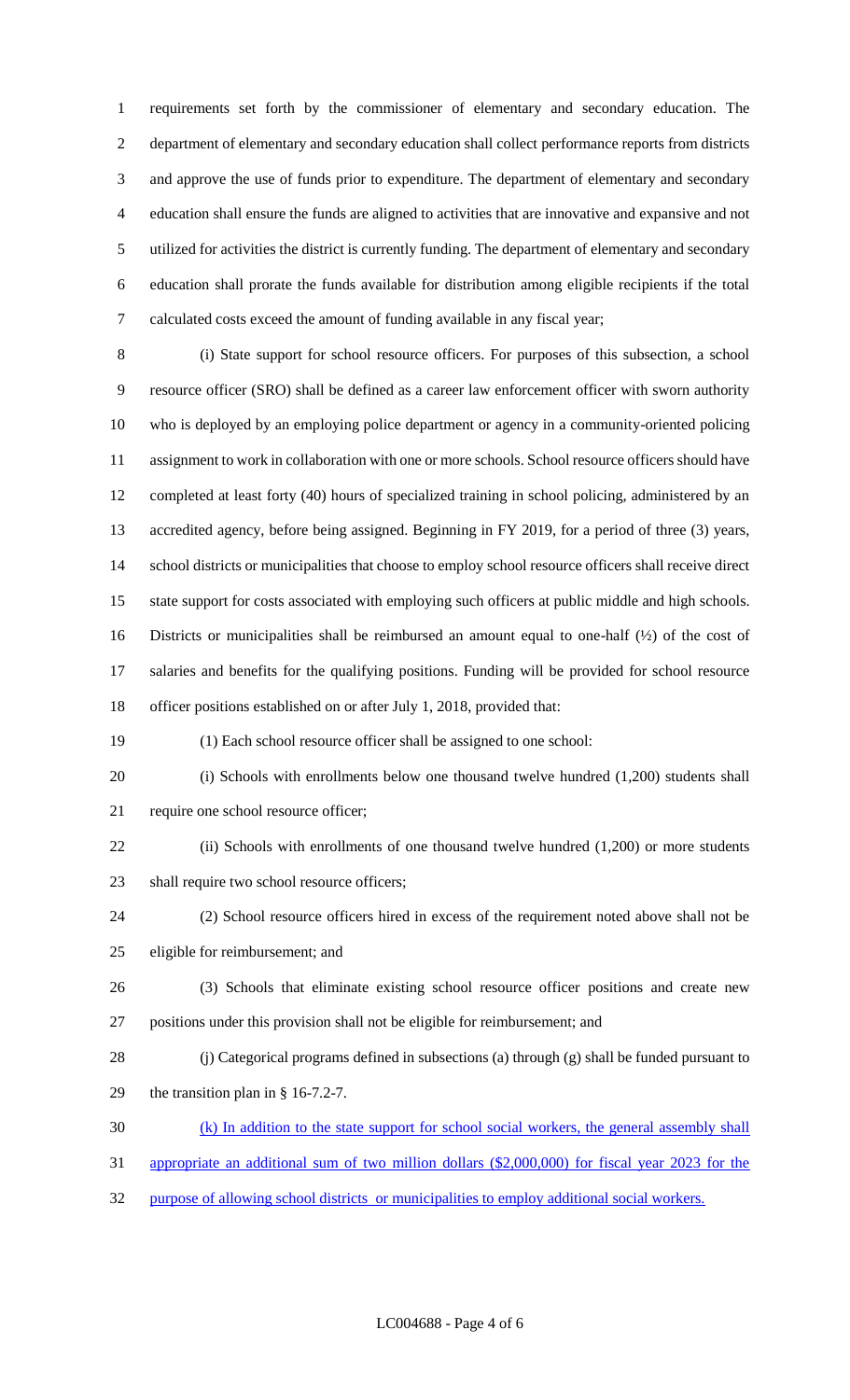1 SECTION 2. This act shall take effect upon passage.

#### $=$ LC004688  $=$